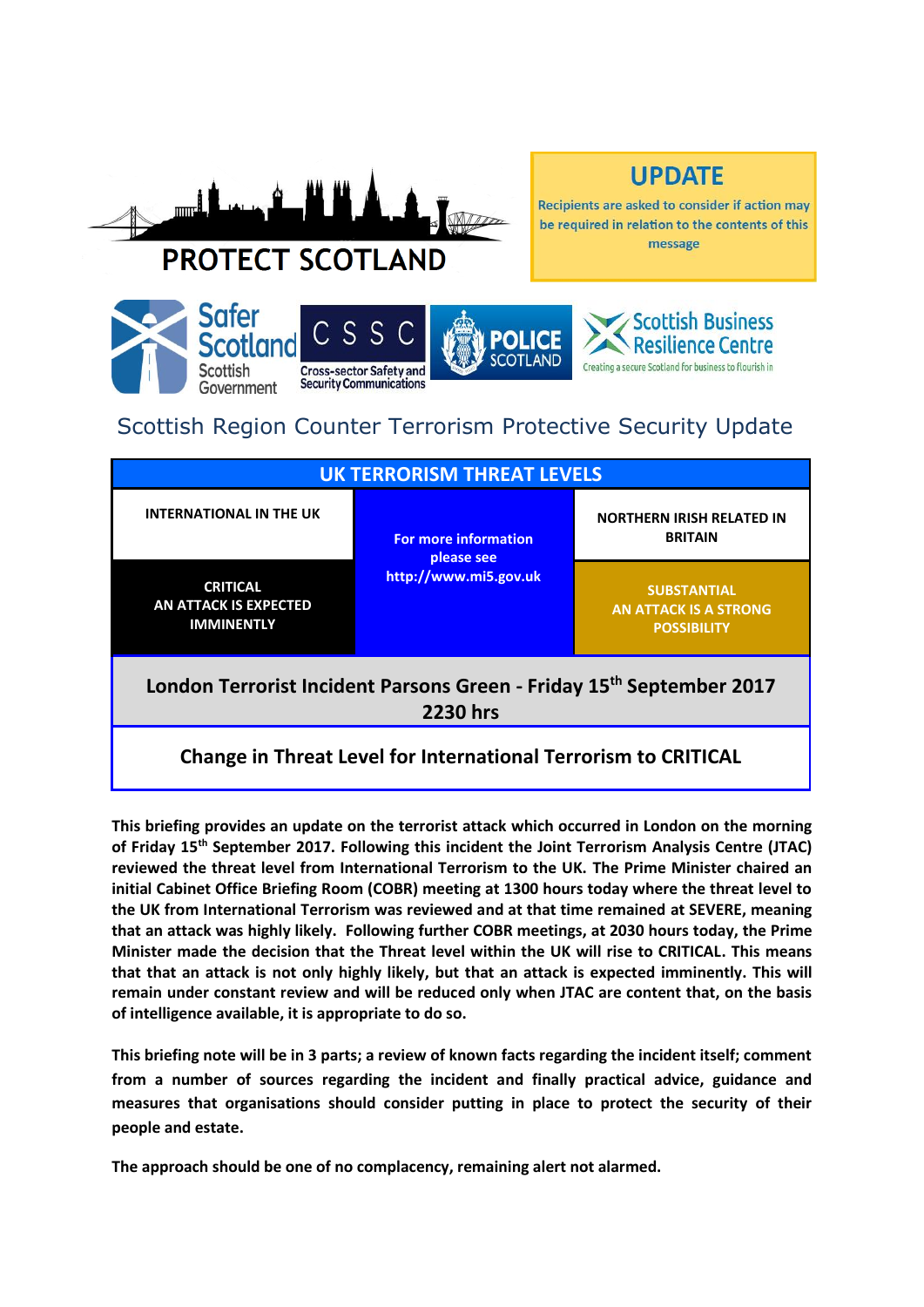**Incident details:**

**About 08.20 hours on Friday 15th September 2017, the Metropolitan Police and the London Ambulance Service responded to reports of an explosion on a train on the District Line near to Parsons Green railway station, London.**

**Deputy Assistant Commissioner Neil Basu, the senior National Coordinator for CT policing, has declared it a terrorist incident.**

**Witnesses describe seeing a white "builder's bucket" in a supermarket bag which was on fire and a "wall of flame" in the train carriage.**

**A total of 44 people have been injured and treated in hospital, predominantly with flash burns, with this incident being declared as a terrorist investigation by Counter Terrorism Policing Command. The investigation is fast moving and at an early stage, however be assured Police Scotland will support British Transport Police and the wider Counter Terrorism network as required.**

**The victim support page link is [https://www.gov.uk/guidance/parsons-green-attack-september-](https://www.gov.uk/guidance/parsons-green-attack-september-2017-support-for-people-affected)[2017-support-for-people-affected](https://www.gov.uk/guidance/parsons-green-attack-september-2017-support-for-people-affected)**



**Map of location of incident at Parsons Green**



**Photograph of Improvised Explosive Device found on train at Parsons Green**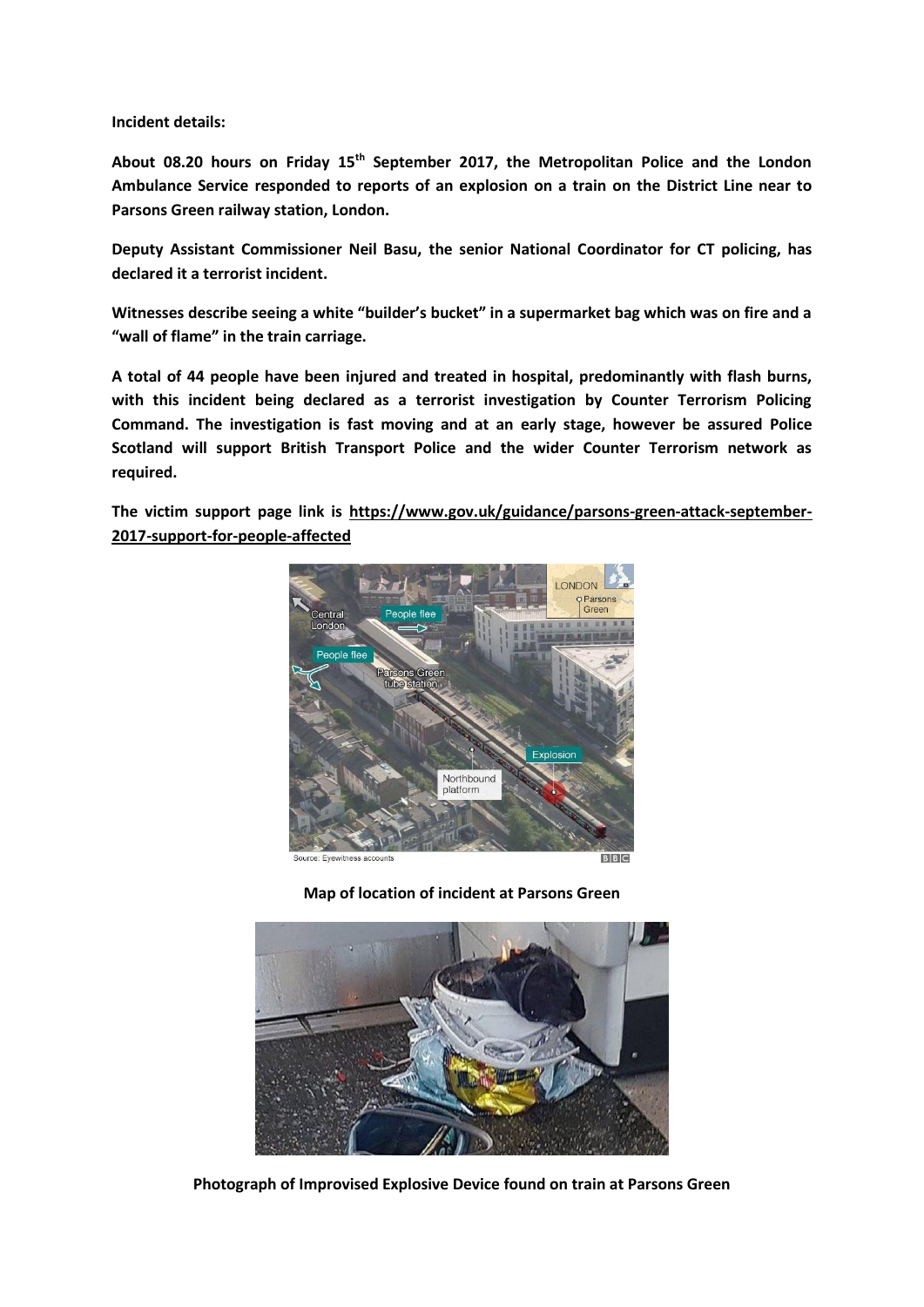#### **Assistant Chief Constable Bernhard Higgins, Police Scotland**

"With the threat level now at Critical, Police Scotland will be increasing our operations to protect the people of Scotland, our businesses and public places.

"This will include increasing the number of armed police on patrol across the country. The public should expect to see armed officers on foot patrol at key locations and crowded places across the country.

"Please do not be alarmed by the presence of these armed officers. These measures are being taken to increase security at these sites, and to reassure residents, businesses, workers and visitors so they can go about their daily lives as normally as possible.

"Along with event organisers, we will also be reviewing all significant events taking place over the next few days and will increase the security footprint around those events where it is deemed appropriate.

"We have well-rehearsed plans to respond to major incidents and we will be continuing to work with our partners to address the current heightened threat.

"However, there is no intelligence to suggest there is any specific threat to Scotland but I would ask the public to remain alert and report anything suspicious.

"Terrorists want to create discord, distrust and fear. The police stand together with all communities in the UK and we will take action against any criminal behaviour, which seeks to undermine society, especially where crimes are motivated by hate. Communities defeat terrorism, which is why we must maintain the strong relationship we have between the public and the police.

### **Assistant Commission Mark Rowley, Head of National Counter Terrorism Policing**

"Our investigation is continuing at speed and our priority is to identify, locate and arrest those responsible. Hundreds of police officers are pursuing numerous lines of enquiry, trawling through hours of CCTV footage and speaking to witnesses.

"The device and remnants left at the scene have been taken away and are being examined by forensic experts. While this work is ongoing, there is no doubt in my mind that those responsible intended to cause great harm and injury."

So far, detectives have spoken to 45 witnesses and continue to receive information from the public to the confidential anti-terrorist hotline. The public has sent 77 images and videos to investigators via the UK Police Image Appeal website.

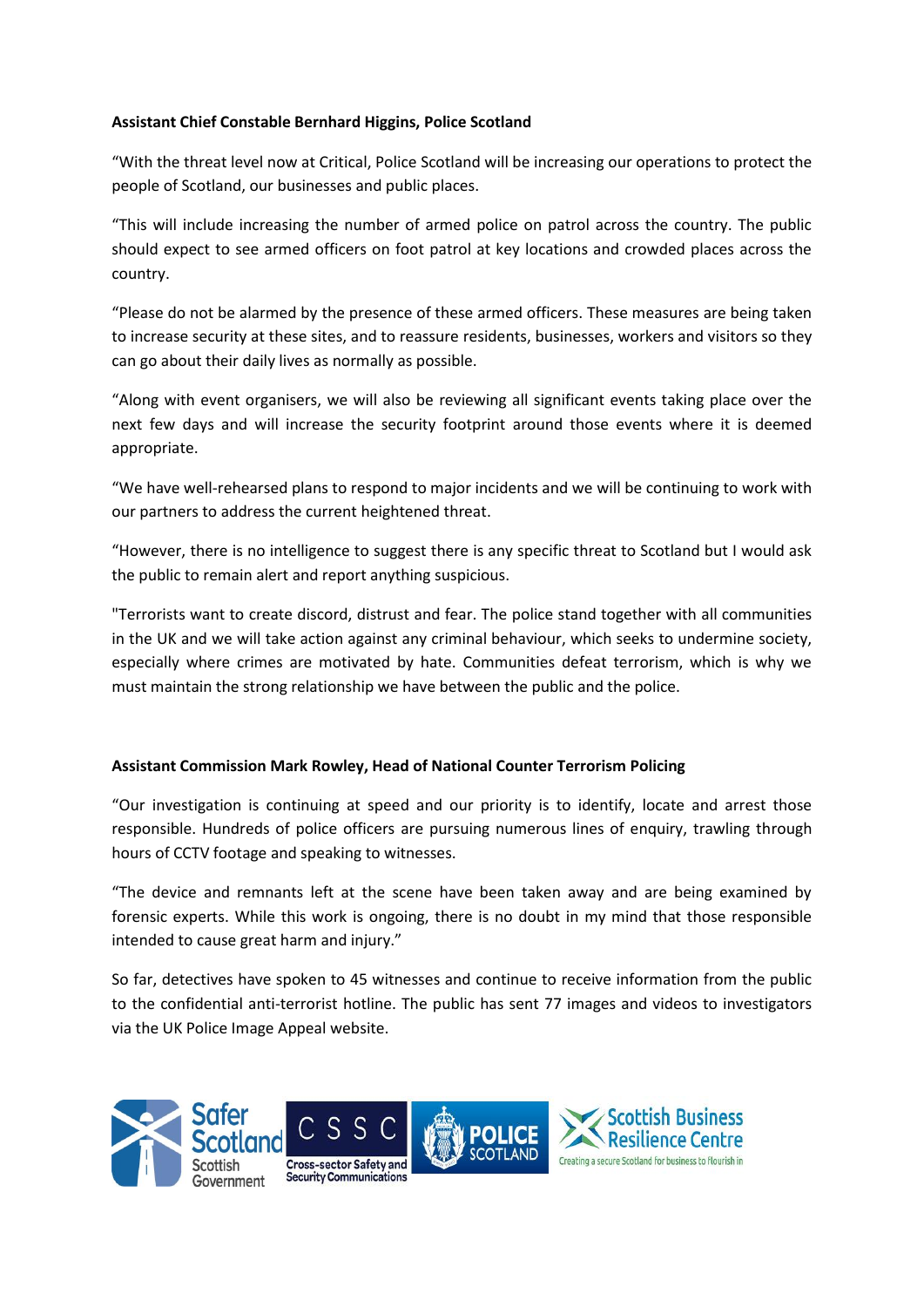#### **AC Rowley, continued**

"My thoughts are with all those who have been affected by this terrible attack. It is an attack on all of us.

"I urge communities across the UK to be vigilant and report any suspicious behaviour to the police immediately. Please do not hesitate, no matter how insignificant you may think the information you have is – please let us decide. It could be crucial."

Anyone with information is urged to call the Anti-Terrorist Hotline on 0800 789 321 or, in an emergency, always call 999.

Anyone with footage or images from the incident is urged to upload them at [www.ukpoliceimageappeal.co.uk](http://www.ukpoliceimageappeal.co.uk/) where they will be looked at by investigators.

The independent Joint Terrorism Analysis Centre has raised the threat level from international terrorism to critical. This means that their assessment is not only that a terrorist attack is highly likely but that a further attack may be imminent.

Military personnel have been drafted in to protect national infrastructure sites, allowing additional armed police officers to carry out patrols.

Communities across the UK can expect to see more officers, both armed and unarmed, on patrol by foot and in vehicles over the weekend. In particular, they will be patrolling at crowded places, iconic sites, transport hubs and ports.

This may mean disruption for those who are travelling. The public are asked to be patient and plan ahead, allowing time for delays.

Police are reviewing the security of events across the UK and working with businesses and organisers to make events as secure as possible. Security checks at events will be enhanced, so people attending events should arrive early and allow extra time for these checks. If you don't need to take a bag, don't take it.

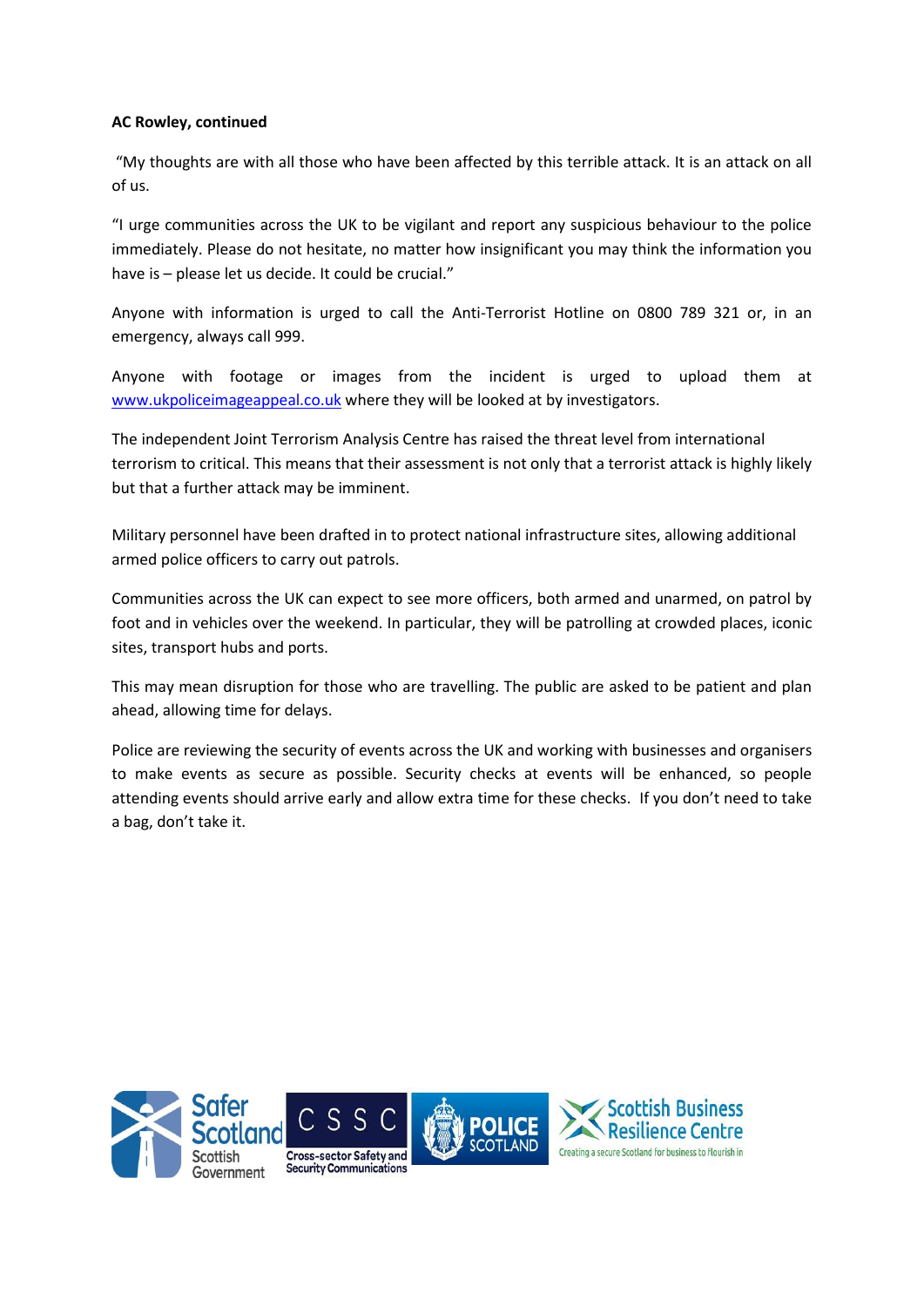#### **First Minister Nicola Sturgeon**

"Our thoughts tonight remain with those who sustained injuries in today's attack in London.

"Earlier this evening, I received full briefing regarding the Joint Terrorism Analysis Centre's decision to increase the threat level from severe to critical, and to invoke Operation Temperer.

"The Scottish Government Resilience Room (SGoRR) has been activated and will remain in close contact with Police Scotland and the UK Government. Senior officials will meet again tonight to ensure we remain briefed on the practical implications for Scotland and that all appropriate actions are being taken.

"While it is natural that any increase in the threat level is of concern, the public should be reassured that all appropriate precautionary measures are being implemented. My advice to the public is to remain vigilant and report any concerns to the police - but otherwise to go about daily life as normal."

#### **Chief Inspector Stuart Wilson, British Transport Police**

"This morning's events have highlighted the importance of people reporting anything suspicious or out of the ordinary. We are rightly proud of the fact that we have a largely open and accessible transport network in this country. However this means the police and public must work together to ensure it continues to remain as secure and safe as possible.

It can be easy to become oblivious to your surroundings. During this week people are reminded of the important part they play in keeping themselves and fellow passengers safe.

If we can utilise the eyes and the ears of the public in surveillance of the transport system, combined with our substantial CCTV coverage, we stand every chance of detecting and stopping potential attacks.

If you see anything suspicious you can text from your phone to 61016, call us on 0800 40 50 40 or tell a member of rail staff, or one of our officers when you see them on patrol. In an emergency, always call 999."

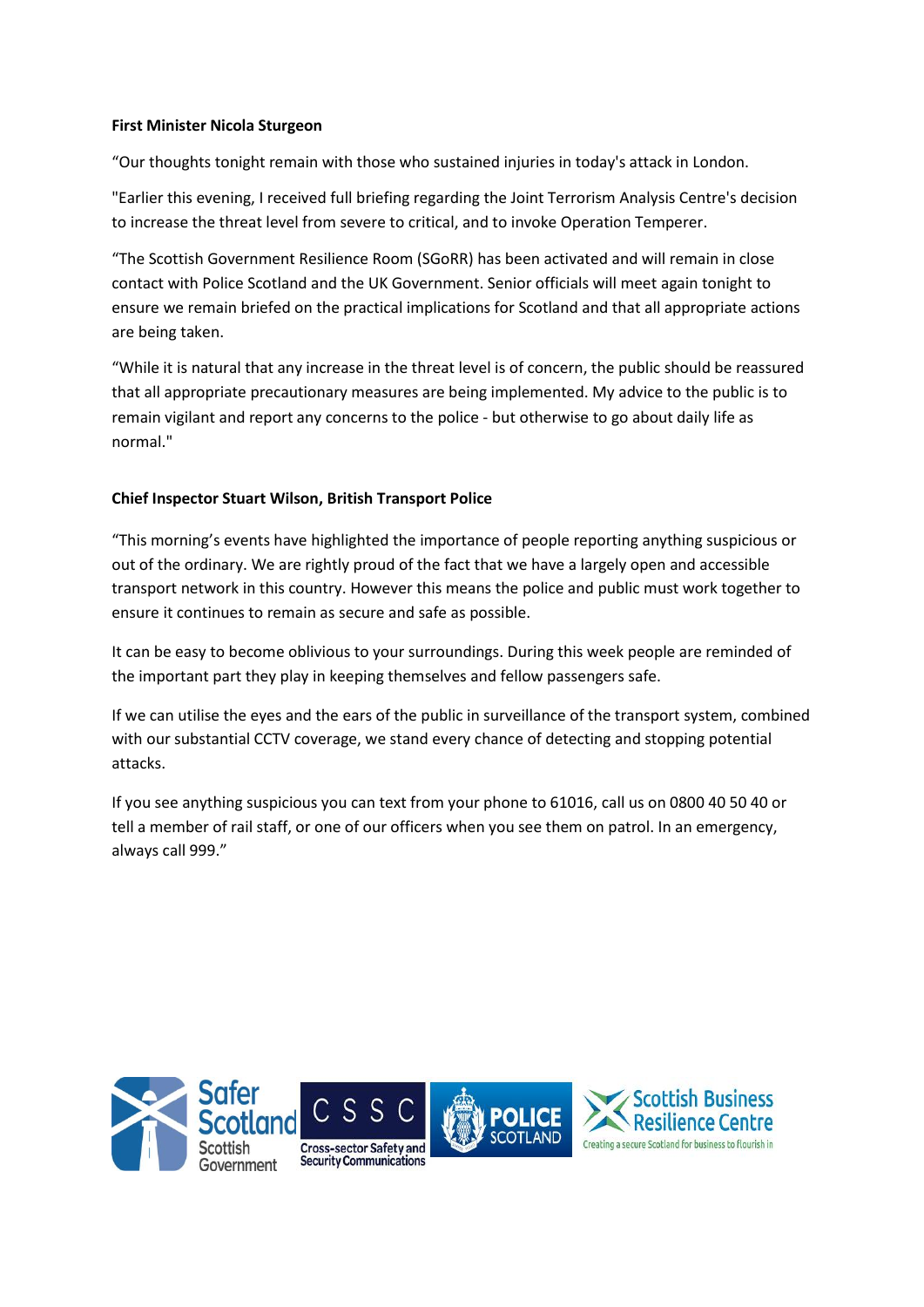#### **Police Scotland**

Our communities would expect Police Scotland to do everything possible to prevent further attacks and keep them safe. We are reviewing our resources in order to increase police presence at key sites (such as around the transport network and other crowded places) and we continue to review key events over the coming weeks.

We need businesses and organisations to continue to support this effort by ensuring your own staff and buildings are prepared to deal with an attack.

- We continue to offer support through Project Griffin and Project Argus.
- Where you have them, we encourage your security staff to be vigilant and proactive in monitoring your business areas for suspicious activity.
- Where businesses are co-located, we recommend that you work together to ensure your shared areas are protected.
- Try and minimise crowds at your business and make sure you are aware of who is coming in and out of your premises.
- Keep buildings secure where appropriate.
- Pay attention to areas around exits, especially when large numbers of staff and customers are due to leave

From a Police Scotland perspective, the public can expect to see armed police officers deployed at certain locations. At this time we are asking the public to remain calm but alert. If you see anything that causes you concern, then let us know immediately, if you have suspicions about someone's behaviour call us.

Look out for anything that seems out of place, unusual, or doesn't seem to fit in with day-to-day life. It may be nothing but if you see or hear anything that could be terrorist related trust your instinct no matter how small then ACT and call 999.

Other key points include:

- You should also review your building and business continuity plans in the light of this attack.
- You should ensure that first aid points are fully stocked and the location of key equipment is made clear to all staff.
- We also recommend that staff are directed to the Citizen Aid app and Run, Hide, Tell on YouTube. The number of casualties successfully treated by the public after recent attacks highlights the importance of understanding first aid.
- NaCTSO has refreshed its latest guidance on recognising the terrorist threat and we would recommend you access this at [www.nactso.gov.uk](http://www.nactso.gov.uk/)

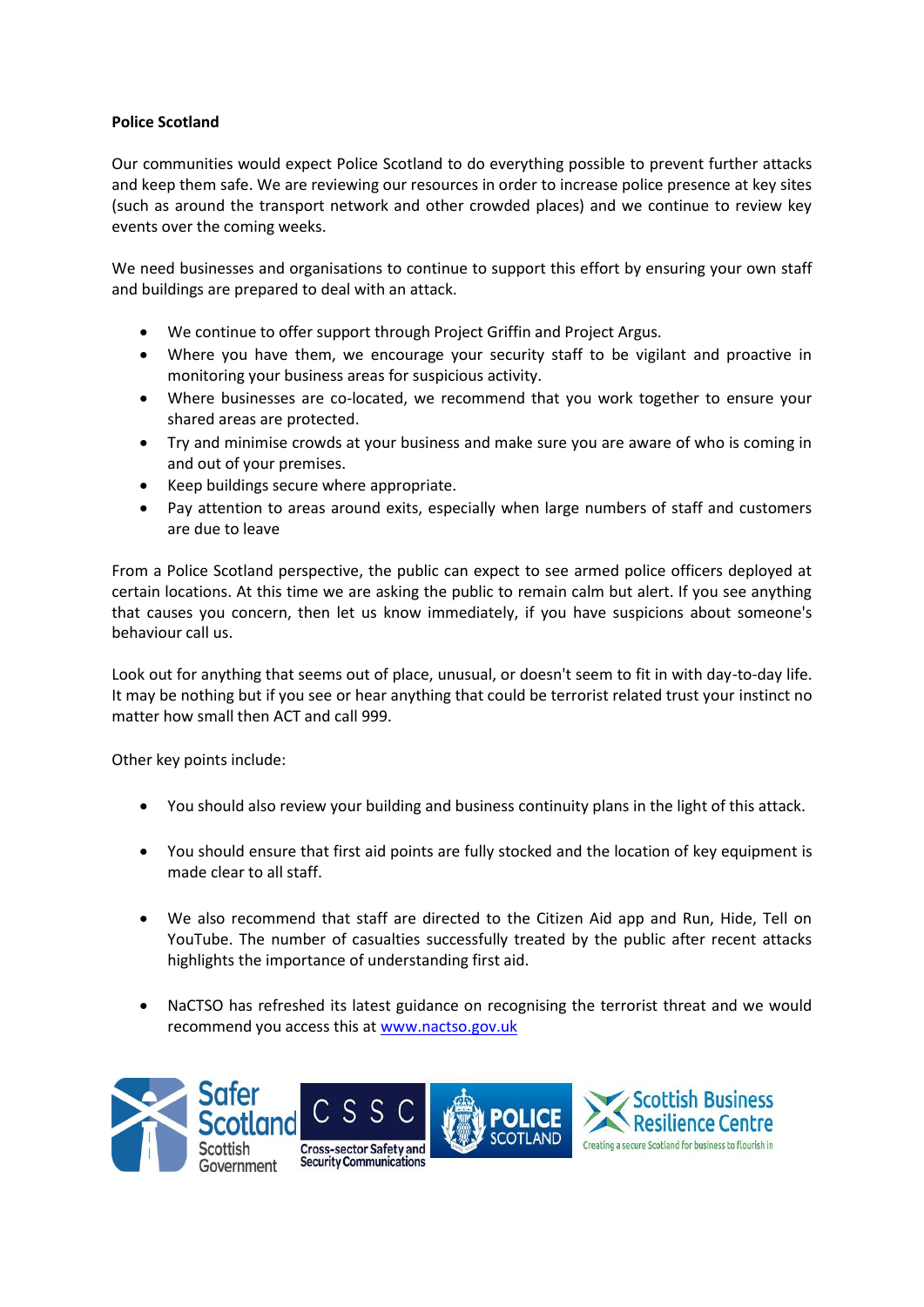We would remind you that despite being at the highest level of threat, the threat assessment is generic and does not provide any detail as to locations or timings. Whilst it is true that an attack could occur anywhere at any time we know that there are factors that potentially make some locations more attractive or vulnerable to terrorist attack than others, particularly soft targets like crowded places as has been seen today.

Businesses and organisations are encouraged to take cognisance of guidance issued within previous editions of Protect Scotland and the following links provide additional useful information that may assist when deploying the tactical options;

[http://www.cpni.gov.uk](http://www.cpni.gov.uk/)  <https://www.gov.uk/government/publications/stay-safe-film> <http://www.cpni.gov.uk/advice/physical-security/cctv> [http://www.nactso.gov.uk](http://www.nactso.gov.uk/)  [http://www.mi5.gov.uk](http://www.mi5.gov.uk/) 

CPNI with the support of NACTSO has recently launched the Crowded Places pages- 'Crowded Places Advice.' These pages bring together advice to help protect crowded places as well as advice on what you may wish to consider should your personnel be visiting crowded places.

<https://www.gov.uk/government/publications/crowded-places-guidance>

You will also be carrying out your own reviews of security levels and some of you will have innovative and new ways of delivering protective security, which you may wish to share with other partners. If you deploying such tactics and are willing to share them, please forward them to NaCTSO who will circulate them. Please contact them on [nactso@cpni.gsi.gov.uk](mailto:nactso@cpni.gsi.gov.uk)

### **NaCTSO Advice for Businesses**

What follows is a reminder of previous published advice from NaCTSO on what you might practically do to configure your response to this heightened threat. This is not intended to be a comprehensive review of activity but to prompt your thinking.

- Encouraging staff to actively monitor news and media sources to ensure they maintain situational awareness.
- Review your security plans to ensure that they are fit for purpose and ensure that your staff, volunteers and where appropriate visitors or contractors are aware of their contents.
- It would be easy to concentrate on suicide IED as the threat, however you should ensure that you focus your planned response on the full range of potential terrorist attack methodologies, particularly those from vehicle as a weapon, bladed weapons and IED's (person borne, placed or vehicle), although other methodologies should be actively considered.

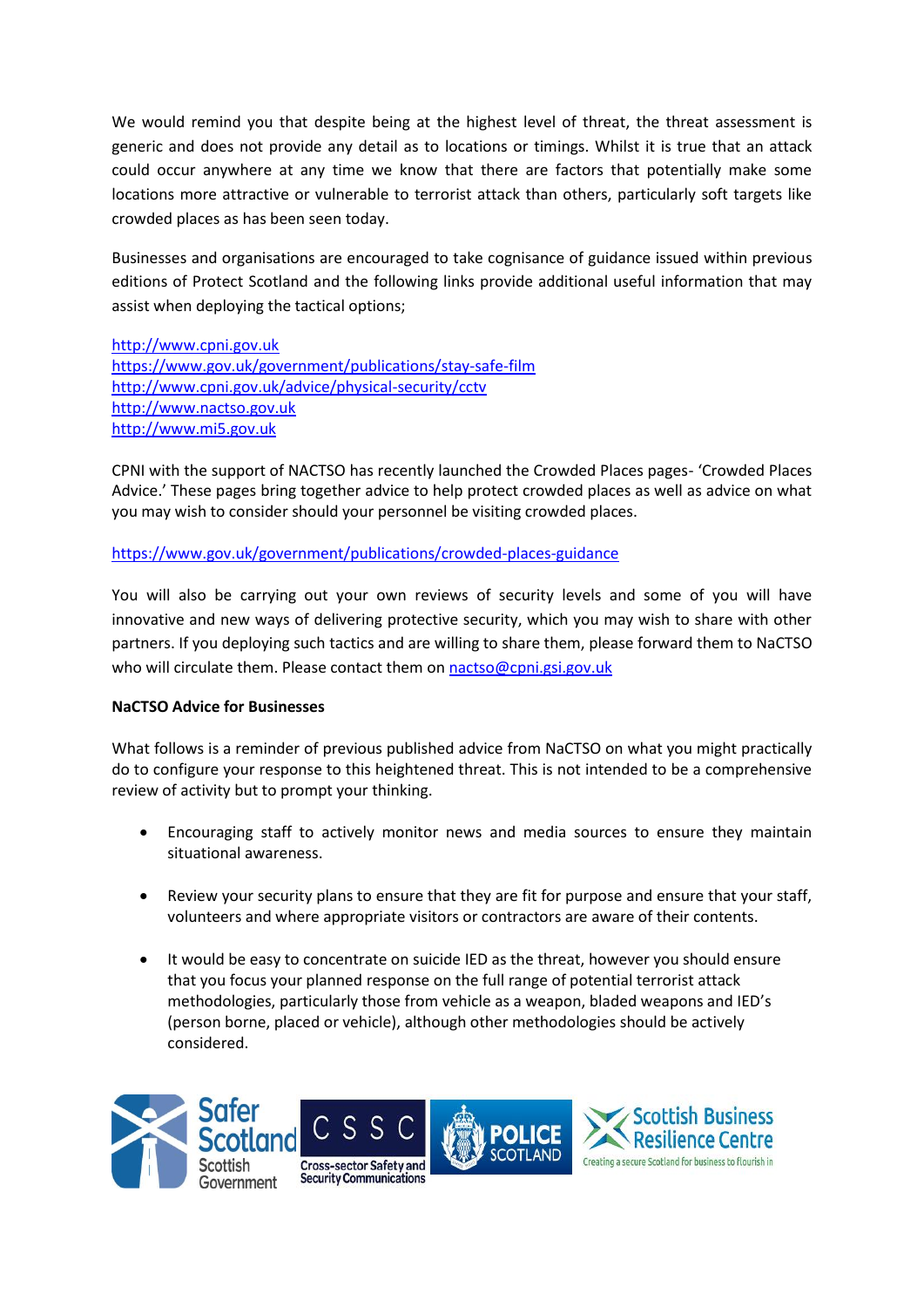You should consider how your resources and capabilities are deployed to deter, detect and disrupt and thus defeat hostile threat actors and terrorists. To do this you would want to consider the following:

- The use of your communication channels to reassure legitimate users of your sites and to project a hostile operating environment for threat actors.
- The proactive deployment of security resources to conduct unpredictable security activities both within and in the footprint around your sites and venues to deter hostile reconnaissance and detect suspicious behaviour. They should be encouraged to engage individuals acting anomalously to determine what the cause is.
- Ensure all staff take responsibility for security, not just security personnel. They should be reminded to be vigilant, and use their customer service skills to proactively engage with customers, visitors and others.
- Active engagement with customers, visitors and individuals at or in the vicinity of locations in the way described above is both an opportunity to help and reassure legitimate site users and, in context to, deter or detect hostile threat actors.
- Engage with your neighbours to ensure that your plans and activities are mutually supportive. In particular you may wish to ensure that any security activities are coordinated to ensure that gaps and inefficiencies are avoided.
- Ensure that your staff are briefed on the threat and what constitutes suspicious behaviour. They will know what is normal for their regular places of work and what is not, positively encourage them to investigate or report things which feel out of place to the ordinary and have mechanisms to escalate such reporting.
- Ensure that your personnel are aware that ethnicity, religion, colour, clothing, and gender are not helpful in identifying hostile threat actors or terrorists. However such individuals are likely to display suspicious or non-baseline behaviours. Again it is important to stress that this different behaviour may have many causes both benign and malign, and is not an indicator of terrorism. It is only through identifying, engaged and assessing why someone is behaving differently that a conclusion can be drawn.

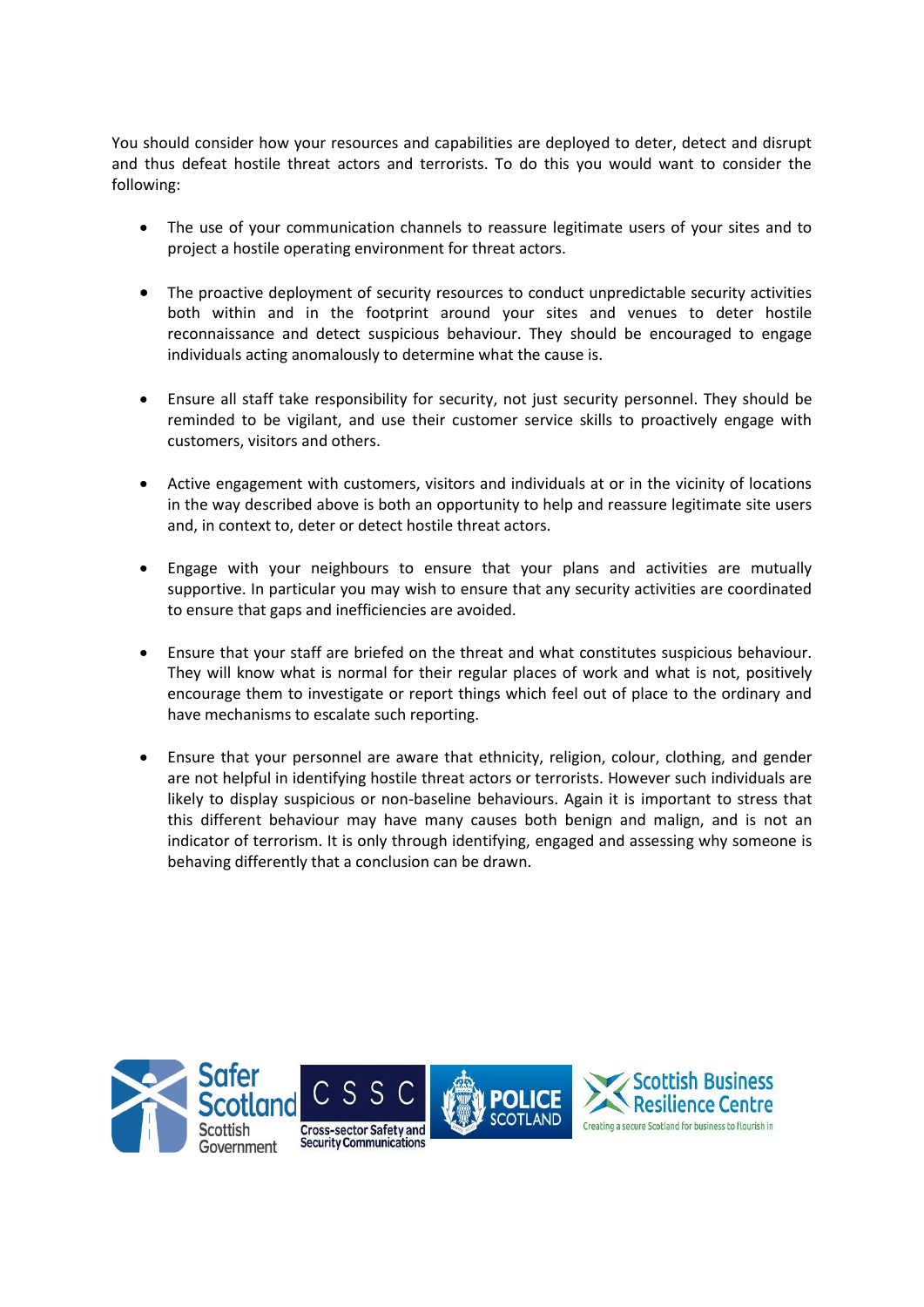#### **Consider your action on suspicious activity and object reporting**

• What are your 'action on' plans if your security or staff identify a suspicious individual or objects outside or inside your premises?

• Are your staff aware of their options for Evacuation/ Invacuation/ Lockdown procedures, and do your plans include provision for vulnerable staff and visitors?

- Do your staff know where the emergency assembly points?
- Have you identified any protected spaces within your venues and do staff know where they are?

• Are your staff lists up to date and accessible so that you can account for them in the event of an incident?

#### **Search and Screening**

• Given finite resources ensure you should consider focusing it on addressing your highest priority threats

• Configure your search regime to the threat you are looking to mitigate – E.g. prioritise detection of larger threats, accepting smaller items may not be detected If you are primarily worried about masscasualty threats, don't look for penknives

• Configure any search and screening regimes to minimise queues.

• Define list of prohibited items – communicate this both to customers and to personnel conducting the search

- Be clear about what the search process is (and isn't) aiming to detect
- Be clear about who you need to screen and where you will conduct the process
- Conduct search and screening measures efficiently, effectively and politely

Articulate a clear "Vision" of the above to all involved in delivery

#### **Stadia and venues specific considerations. In addition stadia and venues may additionally wish to consider the following:**

• Review event schedules and associated safety & security plans for the next 20 days and then on a rolling basis as long as the heightened alert state persists. This time period should not be taken as an indicator the anticipated duration of the heightened threat level, but rather prudent planning advice.

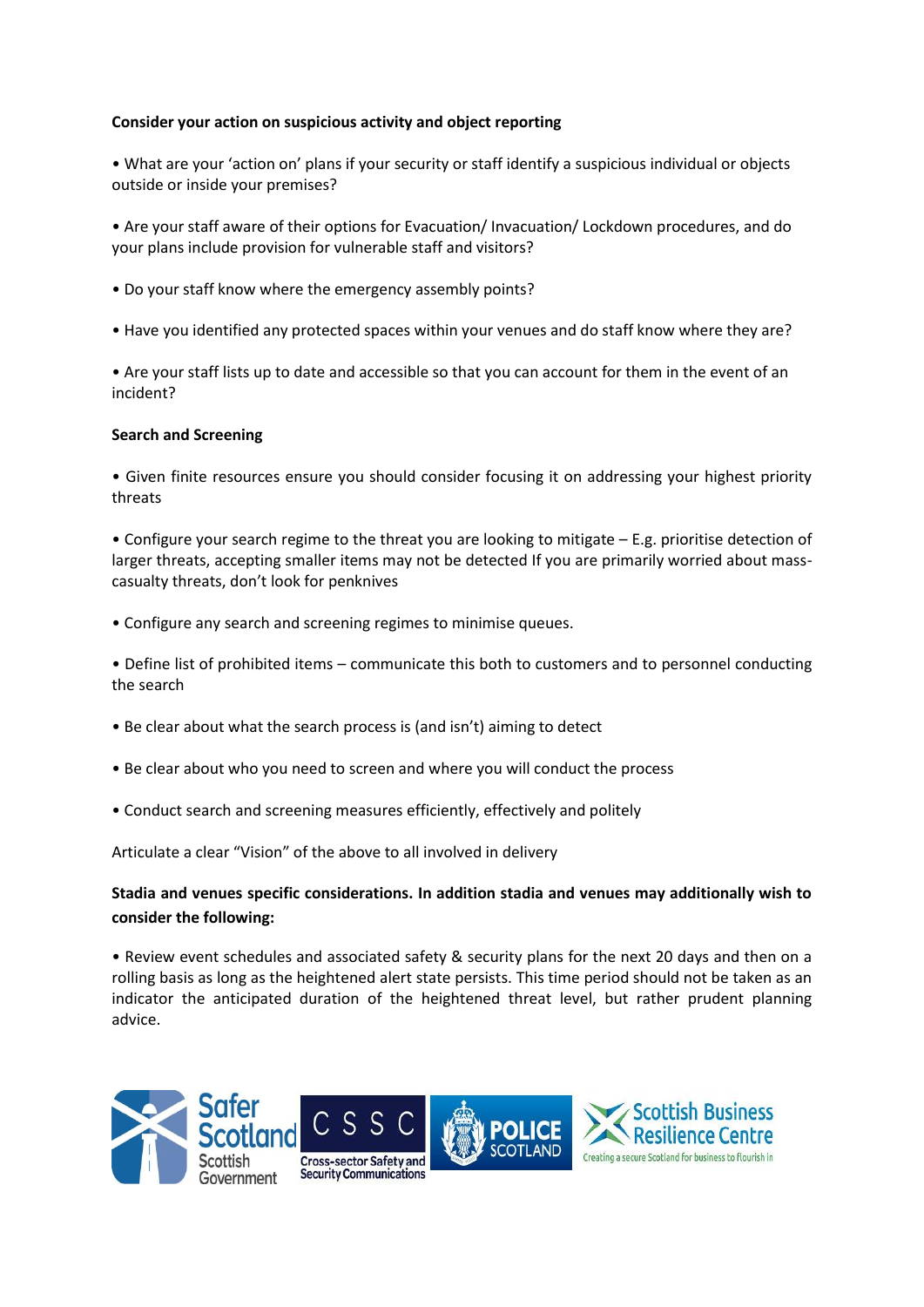• Consider staged or managed dispersal through multiple exit points to minimise crowd densities at the end of an event

• Consider security and perimeter surveillance at of all stages of event. In particular consider how you manage the dispersal phase of an event and how you use your personnel and security resources to continue to recognise and react to suspicious behaviour and objects.

• Ensure activity deployed to identify and act on suspicious behaviour is maintained for the dispersal phase of an event and that known entry and exit points are considered within any plan.

• Consider your extended footprint as part of any security and safety planning / activity

• Consider maintaining the same perimeter control measures at the end of an event as you would at the start.

• Ensure that the public are aware of enhanced security measures before arrival to enhance compliance and ensure that they do not bring items that would slow down any search regime you have in place.

• Consider your ability to actively message staff and visitors within your venue to pass on instructions or information in the event of an incident or response to a threat.

Stay Safe – "RUN HIDE TELL"



Protect yourself from online radicalisation